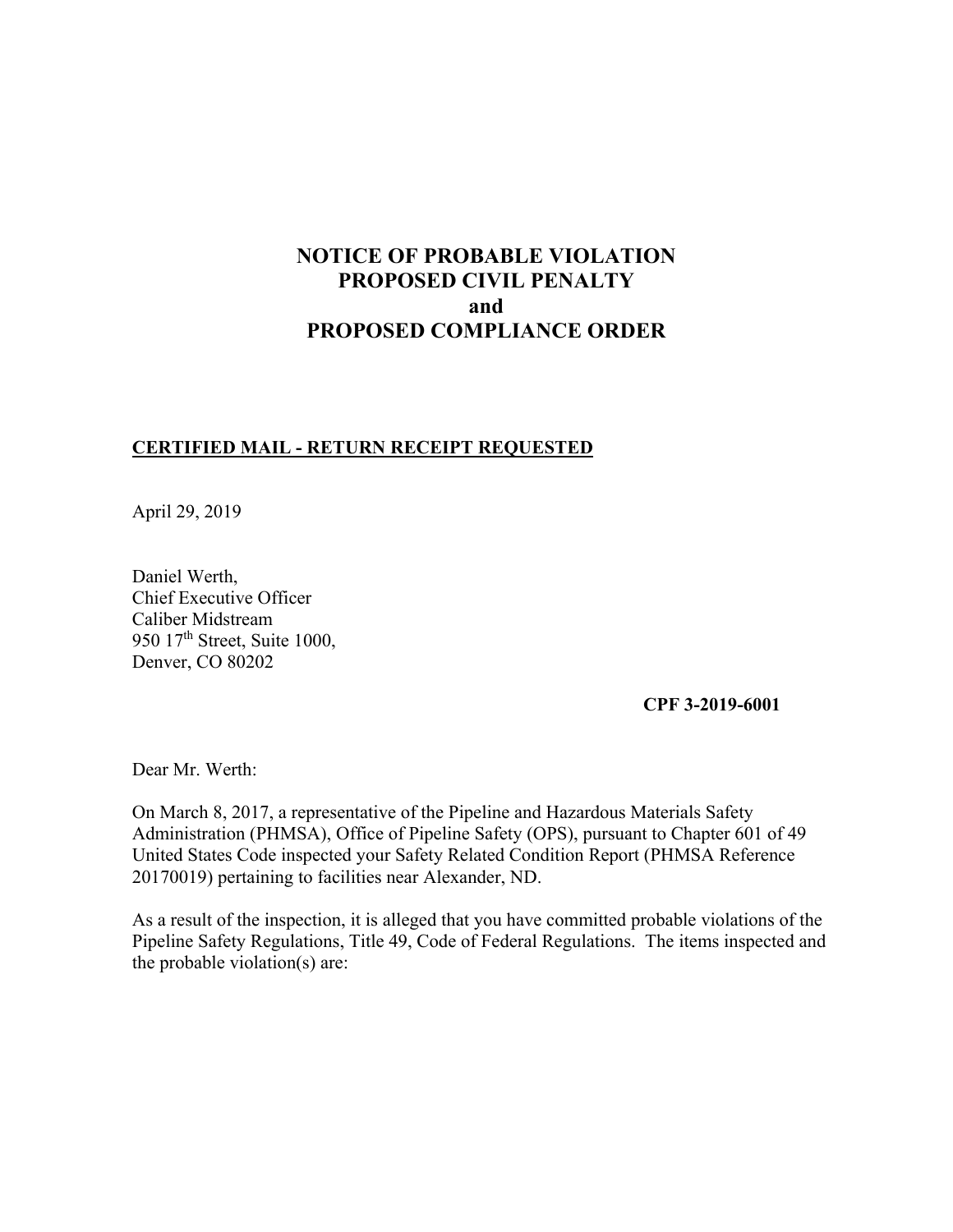**1. § 195.402 Procedural manual for operations, maintenance, and emergencies.** 

**(a)** *General***. Each operator shall prepare and follow for each pipeline system a manual of written procedures for conducting normal operations and maintenance activities and handling abnormal operations and emergencies . . . (b) . . .** 

**(d)** *Abnormal operation***. The manual required by paragraph (a) of this section must include procedures for the following to provide safety when operating design limits have been exceeded:** 

 $(1)$ ...

# **(3) Correcting variations from normal operation of pressure and flow equipment and controls.**

Caliber failed to follow its manual of written procedures for handling abnormal operations when it failed to correct variations from normal operations of pressure equipment and controls on its Alex Crude Oil Facility. Specifically, as reported in their Safety Related Condition Report, "At approximately 11:20 AM CST on 02/27/2017 the Alex Oil Facility experienced an emergency shut down (ESD) where the inlet control valve closed as a result of lower explosive limit (LEL) and hydrogen sulfur (H2S) calibration. The I&E technician performing the calibrations onsite acknowledged the LEL and H2S alarms from the local HMI (as a result of his operations). The I  $& E$  technician failed to inspect and confirm the opening of the ESD valve upon acknowledgement and the ESD valve remained latched as a result of relays not being reset, a failsafe at the facility." The I&E technician continued to perform calibrations tests onsite without addressing the abnormal condition. As a result, the pipeline pressure rose to 522 psig on its 150 psig normal operating system. The increased pressure was not corrected to normal operations until 5:50 p.m. Multiple technicians from other operating groups and shutting down of facilities supplying the line with product were required to rectify the abnormal operation.

Caliber's operations and maintenance procedures (Rev. 5/12.2014) regarding abnormal operations in Section 13.1 includes "13. 7 Activation of any safety device" as an abnormal operating condition example and under "Follow-up" states, "After an abnormal operating condition has been corrected, check variations from normal operation (at critical locations in the system) to determine continued integrity and safe operation." The technician failed to follow this procedure after creating the abnormal operation by activating the LEL and H2S safety devices.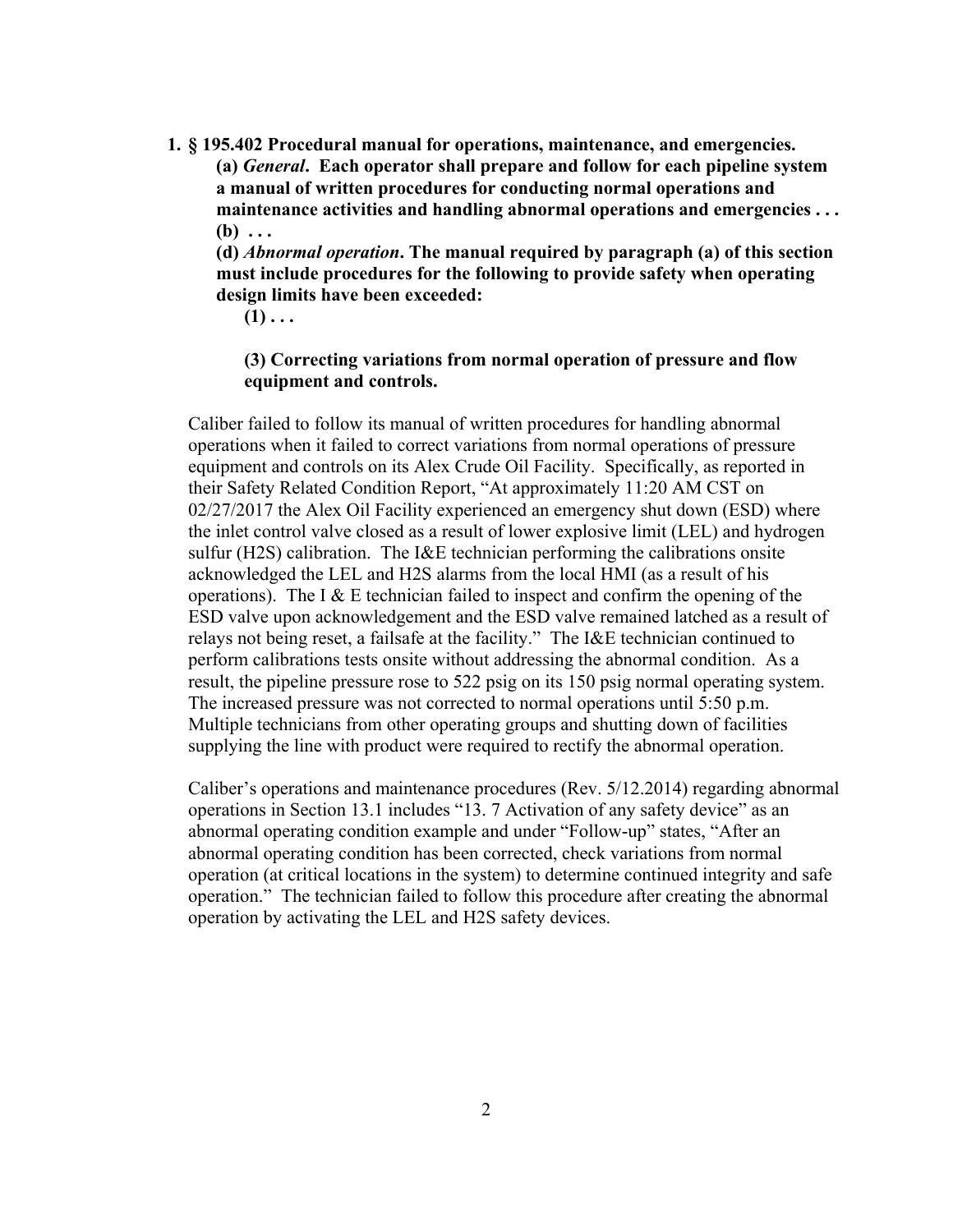- **2. §195.406 Maximum operating pressure.** 
	- **(a) ….**

**(b) No operator may permit the pressure in a pipeline during surges or other variations from normal operations to exceed 110 percent of the operating pressure limit established under paragraph (a) of this section. Each operator must provide adequate controls and protective equipment to control the pressure within this limit.**

Caliber North Dakota LLC (Caliber) did not provide adequate controls and protective equipment to limit the pressure to 110 percent of maximum operating pressure (MOP). On February 27, 2017, Caliber's pipeline rose to a recorded pressure of 522.75 psig and an estimated pressure of 630 psig at its lowest elevation. The normal operating pressure was 150 psig and its maximum allowable pressure on this line was established as 500 psig. Therefore, the pipeline reached a pressure of 126% MOP which is a violation of the 110% limit of §195.406(b).

Additionally, pressure sources to the Alexander facility failed to have adequate controls or protective equipment to control the pressure within the 110% limit. Specifically, PIT-100 pressure transmitter was visible via SCADA and the local HMI, but did not have the correct alarm tags tied within the programming. As a result, SCADA and the program were looking at alarm tags that weren't tied to the value of PIT-100. Also, alarm set points on LACT units were confirmed in April 2016, but altered so that pressure on the pipeline rose higher than intended.

### **3. Section 195.505 Qualification program.**

**Each operator shall have and follow a written qualification program. The program shall include provisions to:** 

**(a) . . . .** 

**(b) Ensure through evaluation that individuals performing covered tasks are qualified;**

Caliber North Dakota LLC did not follow its written qualification program provisions to ensure through evaluation that individuals performing covered tasks are qualified. Caliber's Operator Qualification Plan in Section 1.0 Scope states, "Caliber OQ Program is designed to ensure that all individuals working on Caliber DOT- regulated pipeline facilities are OQ – qualified to perform specific covered tasks, to document that qualification and to reduce the probability and consequences of incidents and accidents. All Caliber employees as well as Contractors performing these covered tasks will be OQ-qualified under this Program before they perform any covered tasks."

Specifically, on February  $13<sup>th</sup>$  or  $16<sup>th</sup>$  (discrepancy in actual date in operator records) and 21st, 2017, an unqualified technician for Caliber performed the covered task (Task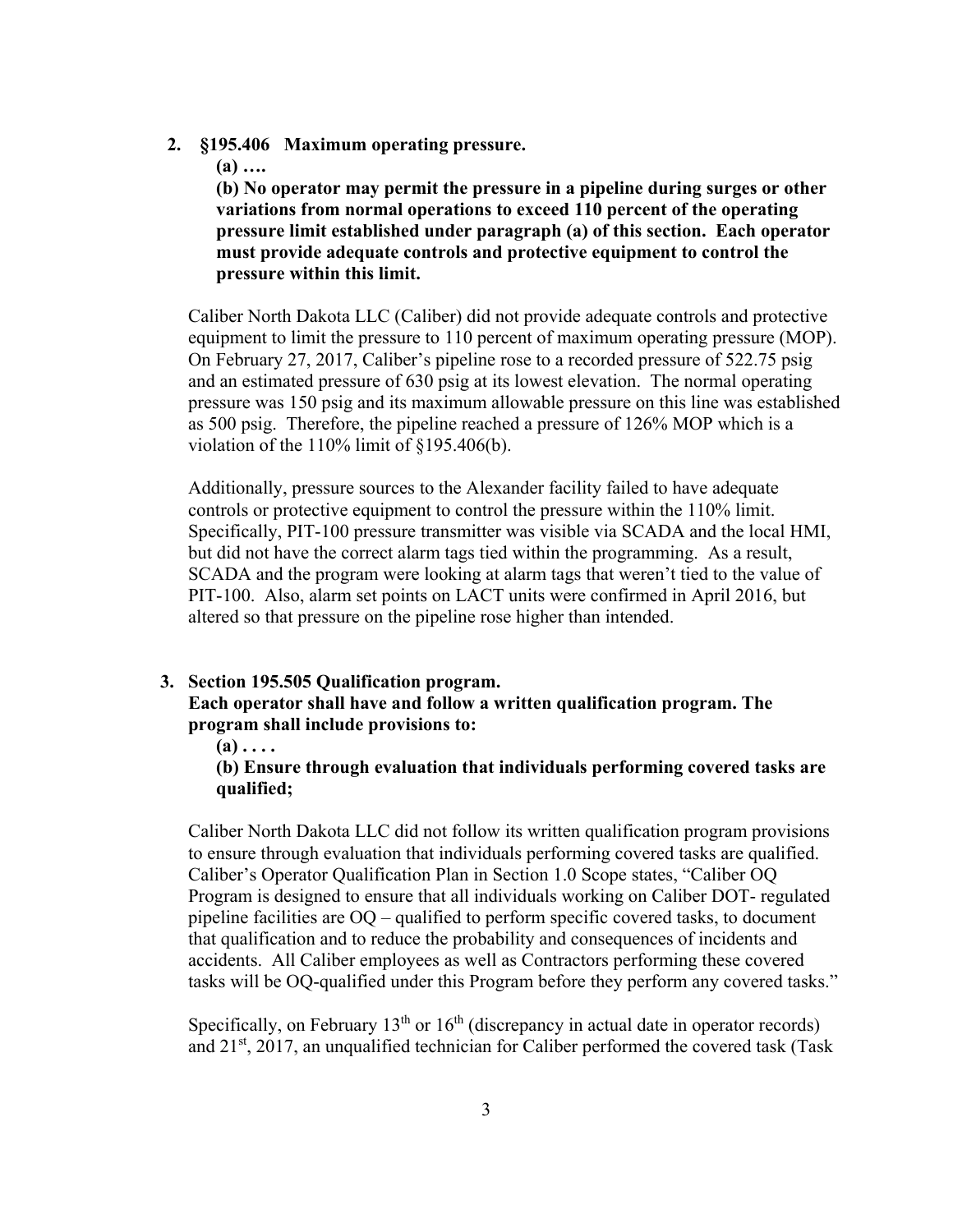ID 661) of "Launching and Receiving Internal Devices (pigs)" on the Skevolds to Alexander 16" Oil Line without being directed and observed by a qualified individual.

## Proposed Civil Penalty

Under 49 U.S.C. § 60122 and 49 CFR § 190.223, you are subject to a civil penalty not to exceed \$213,268 per violation per day the violation persists, up to a maximum of \$2,132,679 for a related series of violations. For violation occurring on or after November 2, 2015 and before November 27, 2018, the maximum penalty may not exceed \$209,002 per violation per day, with a maximum penalty not to exceed \$2,090,022. For violations occurring prior to November 2, 2015, the maximum penalty may not exceed \$200,000 per violation per day, with a maximum penalty not to exceed \$2,000,000 for a related series of violations. The Compliance Officer has reviewed the circumstances and supporting documentation involved in the above probable violations and has recommended that you be preliminarily assessed a civil penalty of \$67,600 as follows:

| Item number | PENALTY  |
|-------------|----------|
|             | \$22,400 |
| $\gamma$    | \$22,400 |
|             | \$22,800 |

### Proposed Compliance Order

With respect to item 2 pursuant to 49 United States Code  $\S$  60118, the Pipeline and Hazardous Materials Safety Administration proposes to issue a Compliance Order to Caliber North Dakota LLC. Please refer to the *Proposed Compliance Order*, which is enclosed and made a part of this Notice.

### Response to this Notice

Enclosed as part of this Notice is a document entitled *Response Options for Pipeline Operators in Compliance Proceedings*. Please refer to this document and note the response options. All material you submit in response to this enforcement action may be made publicly available. If you believe that any portion of your responsive material qualifies for confidential treatment under 5 U.S.C. 552(b), along with the complete original document you must provide a second copy of the document with the portions you believe qualify for confidential treatment redacted and an explanation of why you believe the redacted information qualifies for confidential treatment under 5 U.S.C. 552(b). If you do not respond within 30 days of receipt of this Notice, this constitutes a waiver of your right to contest the allegations in this Notice and authorizes the Associate Administrator for Pipeline Safety to find facts as alleged in this Notice without further notice to you and to issue a Final Order.

In your correspondence on this matter, please refer to **CPF 3-2019-6001** and for each document you submit, please provide a copy in electronic format whenever possible.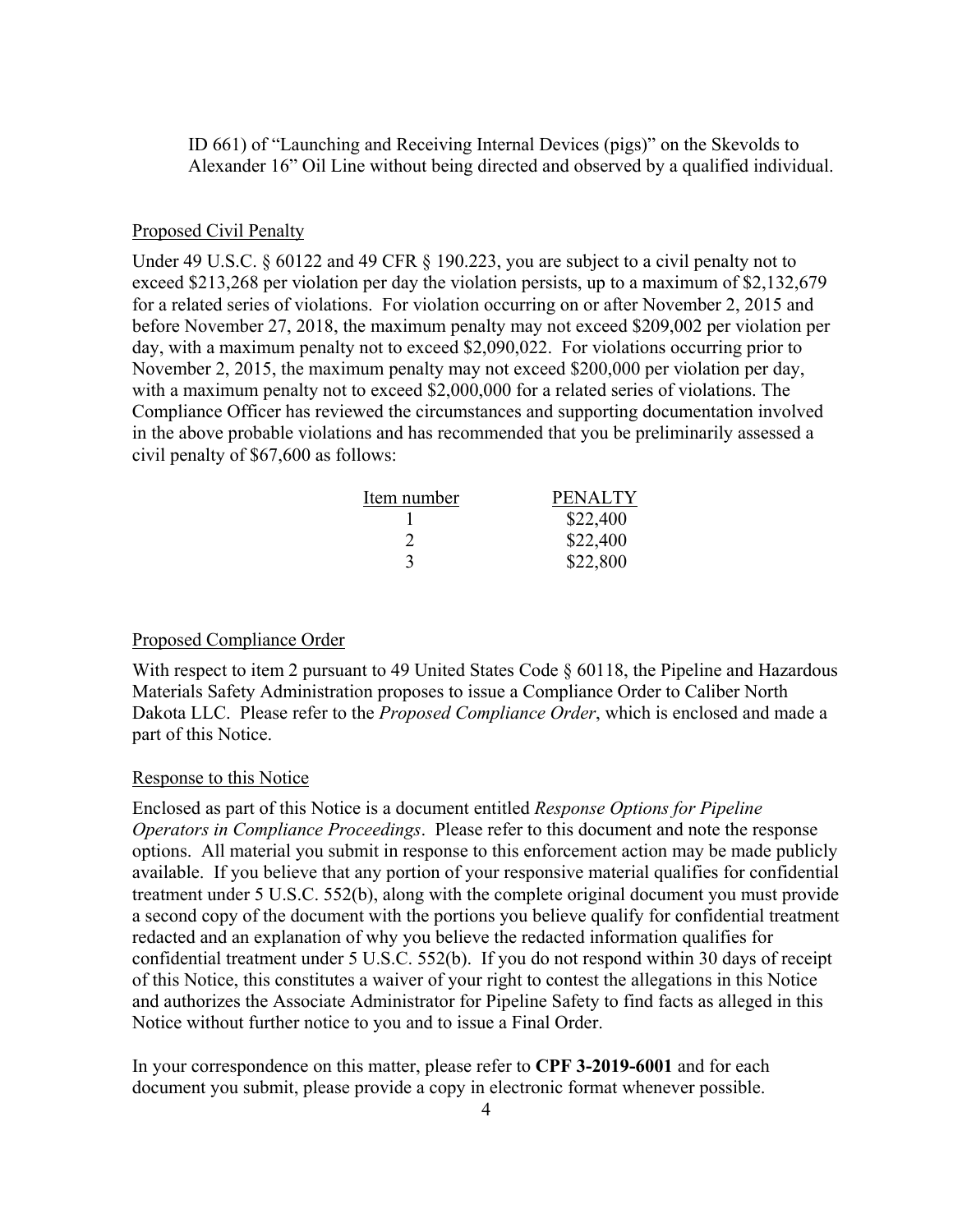Sincerely,

Allan C. Beshore Director, Central Region, OPS Pipeline and Hazardous Materials Safety Administration

Enclosures: *Response Options for Pipeline Operators in Compliance Proceedings*